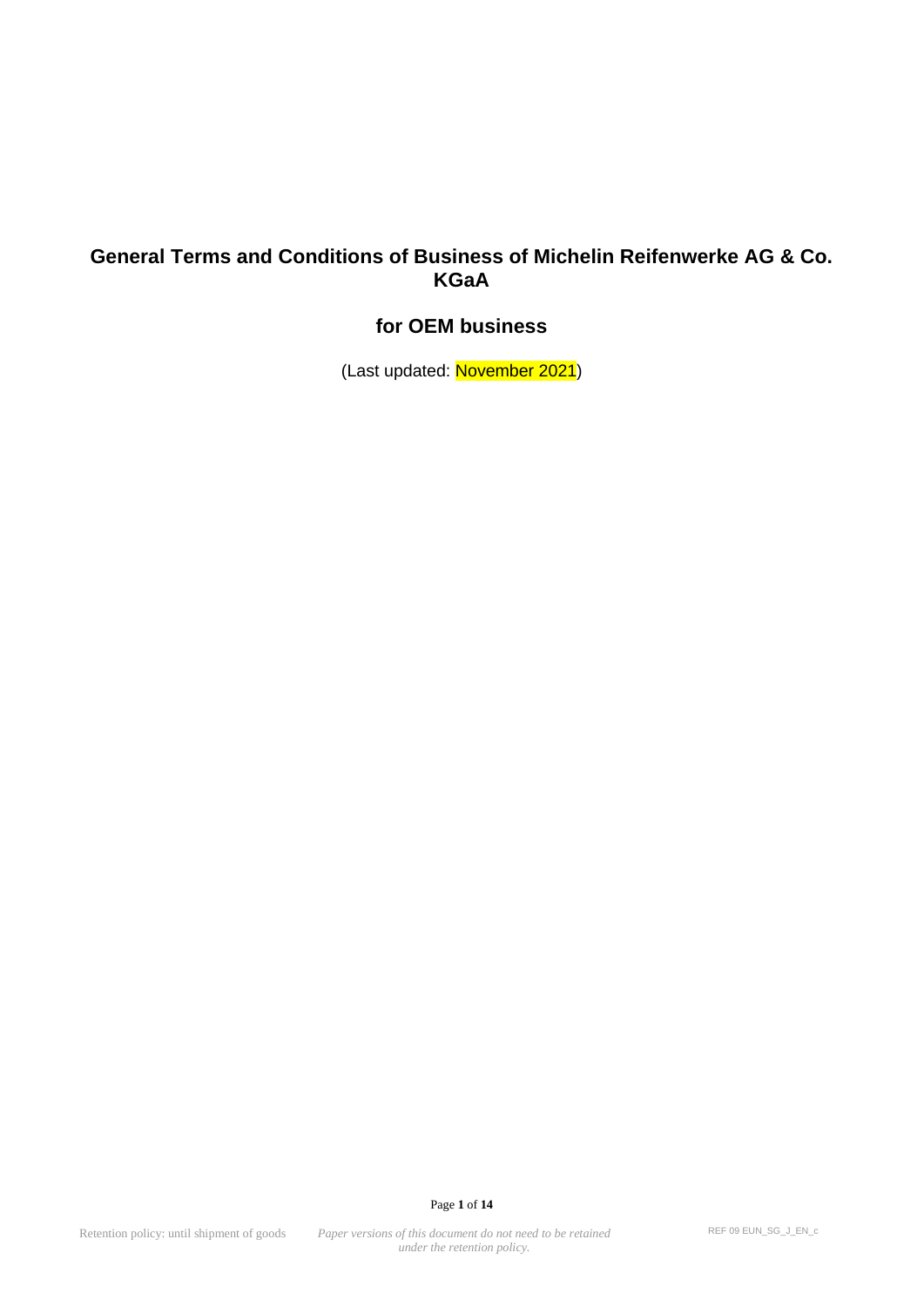## **I. General provisions**

These General Terms and Conditions of Business for OEM business by Michelin Reifenwerke AG & Co. KGaA – hereinafter also "MRW", "we" or "us" – apply to all products distributed and services provided by MRW.

They form the basis for all our offers and agreements, and will be deemed to have been approved upon the issuance of an order or upon acceptance of a delivery. Supplementary, conflicting or differing terms and conditions imposed by the contractual partner will not be deemed valid, even if we do not expressly contradict them; they will only apply if and in so far as we acknowledge them in writing on a case-by-case basis. In particular, written acknowledgement of this kind will not be deemed to have been issued if we are obliged to accept the contractual partner's terms and conditions in order to participate in an automated ordering process via an online portal.

## **II. Delivery**

- 1. Goods and services will be invoiced only on the basis of the total prices (e.g. list price plus VAT) valid on the date that the service is performed or the goods are shipped or collected, and under the terms and conditions valid on this date.
- 2. We reserve the right to alter our prices. If a price increase occurs during the period between the order date and the date on which the goods are delivered, and if this period is shorter than four months, the buyer will be entitled to withdraw the order. Any such withdrawal must be notified to us in writing as soon as the price increase is notified and before delivery of the goods.
- 3. Since February 2011, we have been certified as an authorised economic operator (AEO) by the Karlsruhe Main Customs Office.

Unless otherwise stipulated or agreed on, our deliveries are carriage paid at our own risk (DAP Incoterms® 2020). The buyer will be responsible for unloading the delivery vehicles, and the vehicles must be unloaded on the agreed date. If no such date has been agreed, the buyer must unload the vehicle immediately. The risk will be transferred to the buyer upon shipment from the factory. This also applies to partial deliveries or instances where line freight has been agreed. If shipment is delayed as a result of circumstances attributable to the buyer, the risk will be transferred to the buyer from the date on which the products are ready for shipment. If expedited shipping is required, the buyer will bear any additional costs incurred in this connection. No money will be reimbursed for collection by the buyer.

If a debt collectible at the debtor's domicile has been agreed in the case of domestic delivery, the risk will be transferred to the buyer on the date on which we make available to the buyer for acceptance the object being supplied (EXW Incoterms<sup>®</sup> 2020).

In cases where mail order sales have been agreed, the risk will be transferred to the buyer upon handover of the goods to the person assigned the task of performing the shipment (CIP Incoterms ® 2020). If shipment is delayed as a result of circumstances attributable to the buyer, the risk will be transferred to the buyer from the date on which the products are ready for shipment

4. Section 377 of the German Commercial Code [Handelsgesetzbuch, HGB] applies to the buyer's obligation to inspect and give notice of defects. The buyer must inspect the delivered goods for any defects (in particular any discrepancies in relation to the quantity or type ordered, or any soiling). The buyer shall grant the driver access to the point of drop-off on request for the purpose of checking the drop-off quantity, providing that he has sufficient

Page **2** of **14**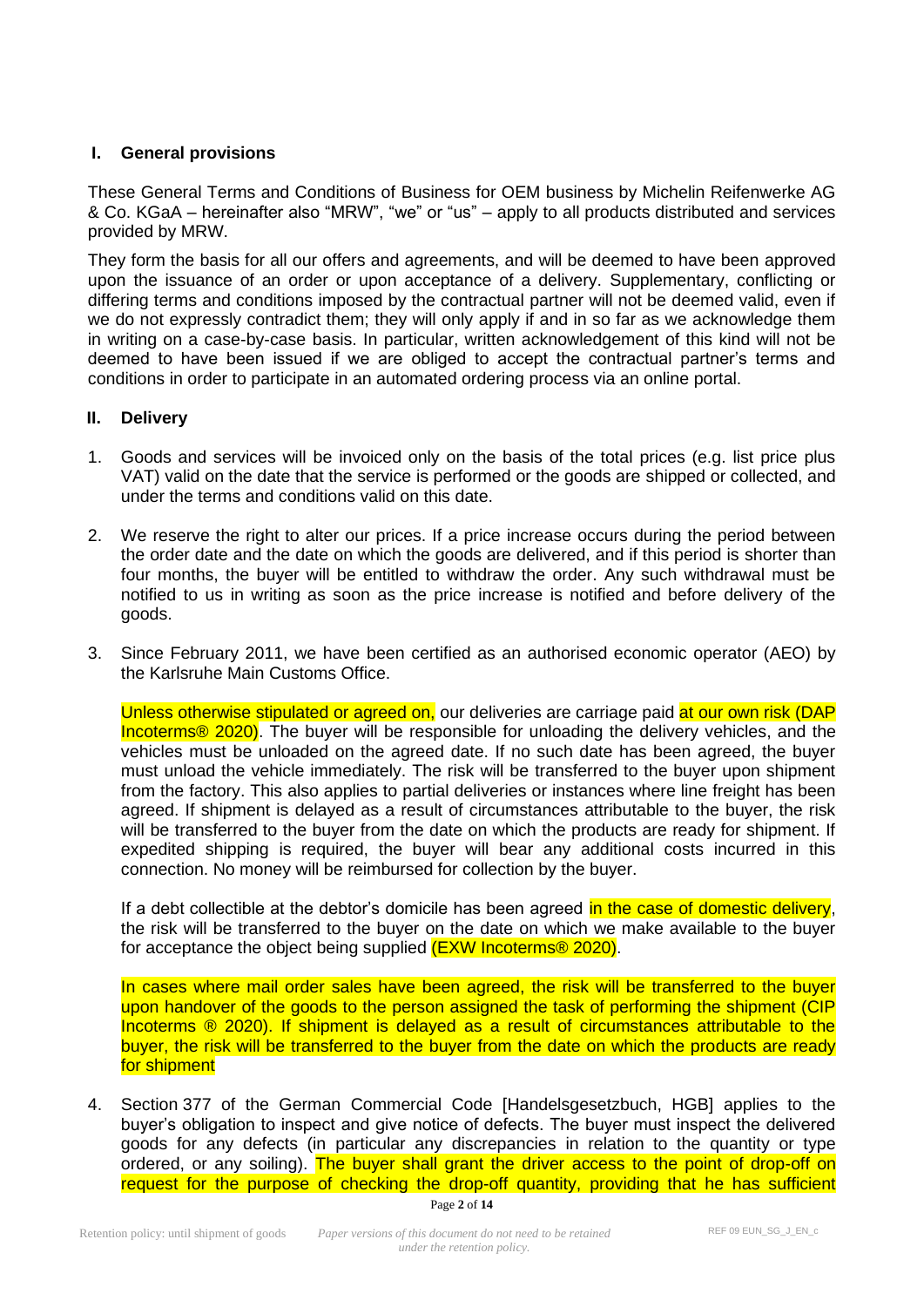personal protective equipment and complies with the respective house rules. Obvious defects must be notified immediately to the driver in order to preserve the buyer's rights (written comment on transport documentation), and notified to us no later than three working days after delivery. If hidden defects are discovered (i.e. defects which were not identified despite completion of a proper inspection), they must be notified no later than three working days after their discovery. The goods delivered will otherwise be deemed to have been approved.

- 5. As a basic principle, delivery dates are not agreed; they merely constitute a non-binding forecast. Any undertaking to comply with the agreed delivery dates in an individual case must be in writing in order to take effect. Any such agreement will furthermore be subject to the proviso that the manufacturing process and standard transport arrangements are not disrupted. In the event of a force majeure situation (e.g. fire, explosion, floods), official measures and other unforeseeable circumstances (e.g. strikes, lock-outs) affecting our operations and/or those of the suppliers that provide us with materials necessary for our products, we will be released from the obligation to make timely deliveries and furthermore entitled to halt further deliveries without any obligation to make substitute deliveries.
- 6. Once goods have been sold, any return of these goods is prohibited. In the exceptional event that we agree to the return of goods, the net price as originally calculated and invoiced plus VAT will be credited to the buyer. Also, we reserve the right to invoice the costs which have occurred due to the return by applying an appropriate flat-rate.
- 7. In the event that the buyer's financial situation deteriorates substantially, an affirmation in lieu of an oath has been given or a warrant issued to obtain the latter or the buyer encounters problems, for example if the company changes owner, we will be released from the obligation to fulfil any current orders for delivery and entitled to halt all deliveries immediately unless the buyer agrees to step-by-step payment/ cash-by-case payment. The same will also apply in the event that insolvency proceedings are initiated against the buyer, unless an agreement has been reached regarding ongoing deliveries of goods. The buyer's entitlement to resell the goods subject to retention of title and to enforce the claims ceded to us will expire at the same time. In such cases the buyer must allow our agent to take any measures on the buyer's premises that we deem appropriate and necessary to preserve and enforce the rights we hold in connection with the retention of title.
- 8. The tyres and rims which are supplied may only be fitted on brand-new vehicles manufactured within the buyer's own plant.

## **III. Supply of spare parts**

We will only be obliged to supply spare parts for the duration of any statutory warranty claims and within the scope of any contractual duty of fidelity within the meaning of Section 242 of the German Civil Code [Bürgerliches Gesetzbuch, BGB]. We reserve the right to deliver replacement parts of an equivalent quality instead of the products which have been ordered.

## **IV. Payment**

1. Our invoices and credit notes are due for payment (on a net basis only) within 15 days of the invoice date unless otherwise stated on the invoice or credit note or in the contract. If the buyer is in default, all open claims will fall due for payment immediately, regardless of their due date.

No interest will be calculated on advance payments or payments on account.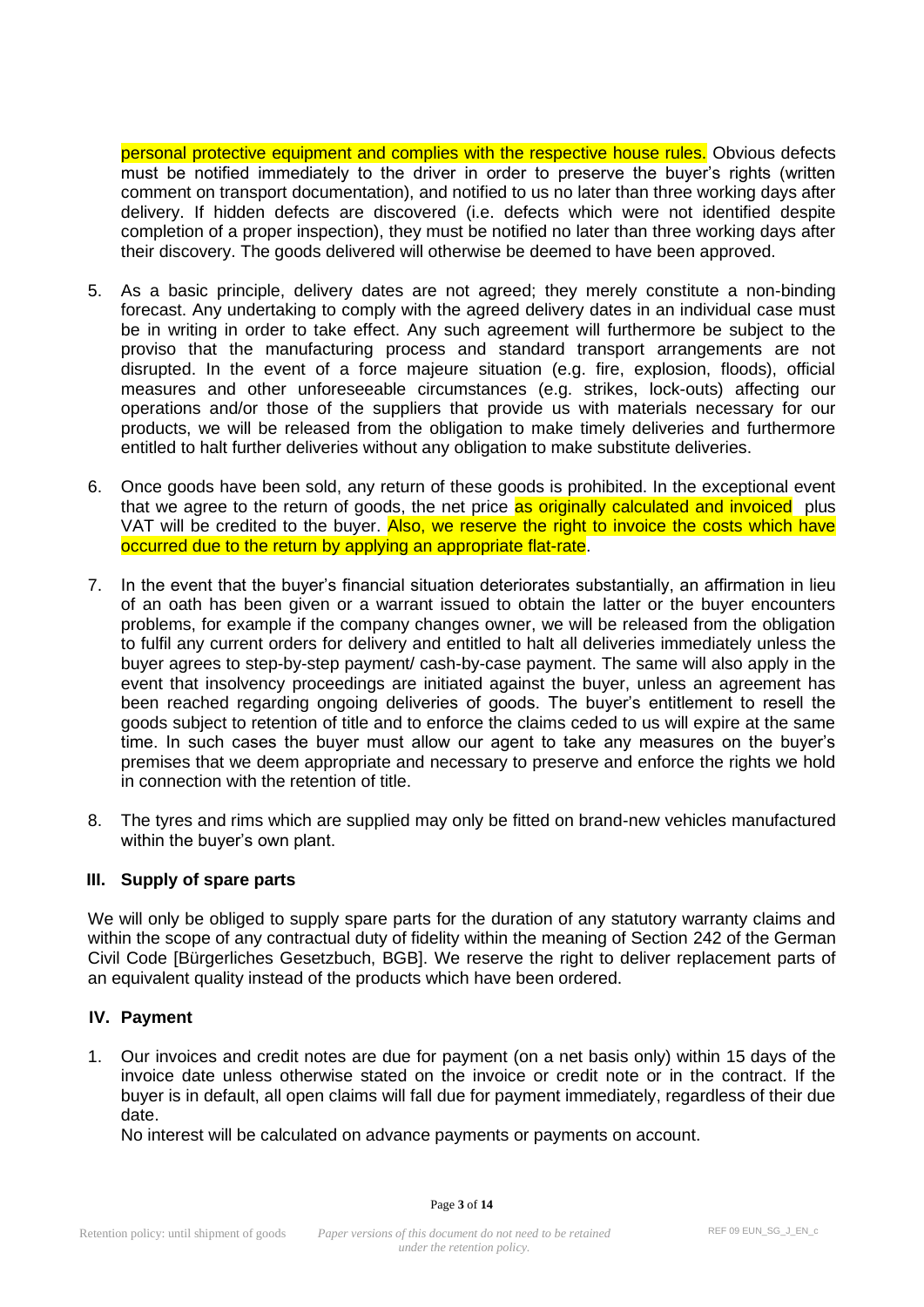- 2. In the event that payment by direct debit or SEPA direct debit has been agreed, the final amount shown on the invoice will be debited from the buyer's bank account on the basis of the mandate issued within the framework of the direct debit or SEPA direct debit procedure. The buyer hereby acknowledges that we will issue notification of the amount and the date on which it will be debited no later than 5 working days before the relevant date. This will allow the buyer to ensure that sufficient funds are available in the relevant account.
- 3. Any objections by the buyer to an invoice or to an invoice amount (e.g. in connection with nondelivery or an incomplete delivery) must be notified in writing no later than 30 days after the invoice date, to Michelin Reifenwerke AG & Co. KGaA, PO Box 21 09 51, 76159 Karlsruhe (receipt of complaint). The buyer may no longer lodge objections against the invoice after unconditional payment or expiry of the deadline without written notification.
- 4. The claims due for payment will attract interest as soon as they fall due on the basis of the due date pursuant to IV.1, in accordance with Section 288(2) BGB; the interest will be charged (currently at a rate of 9 percentage points above the European Central Bank's base rate) on the final gross amount of the invoice which is due. This will not affect our right to claim compensation based on default.
- 5. As a basic principle, we reserve the right to accept cheques; we will not accept post-dated cheques. Cheques will only be regarded as cash payments if they are credited within the payment deadlines. Cheques will only be credited if the full amount is duly received. The buyer will also be liable for any costs and discount charges incurred, plus the relevant VAT. We will not assume any liability for correct presentation and submission of protests. Bills of exchange will not be accepted as a means of payment.
- 6. We reserve the right to request a direct debit mandate (IV.2), advance payment, cash on delivery or cash payment for our deliveries on a case-by-case basis.
- 7. We reserve the right to make deliveries only within a stipulated credit limit. We reserve the right to withdraw credit previously granted, inter alia within the payment deadlines granted on the basis of these terms and conditions of payment, in cases where we have reason to believe that our claims or our rights of security are at risk. We will also be entitled to request at any time provision of a surety which we deem adequate. If the surety is not provided promptly upon our request, our claim will fall due for payment immediately.
- 8. The buyer will only be able to retain or offset payments on the basis of counterclaims which have been recognised by us and which are undisputed, final and absolute and legally established.
- 9. Any right to payment or offsetting of turnover bonuses or other premiums and fee components will arise no earlier than six weeks after expiry of the relevant reference period. In particular, any such right will only arise when all claims which are due for payment have been settled by the buyer.

## **V. Electronic data interchange**

1. We will be entitled to offer the buyer the option of handling payments using electronic data interchange (EDI) procedures instead of paper-based procedures within the framework of our e-business portfolio. This will involve the production and forwarding of electronic invoices pursuant to Section 14 of the VAT Act [Umsatzsteuergesetz, UStG] and electronic credit notes (hereinafter "**e-invoices**"). Any such e-invoices will replace the original invoices/credit notes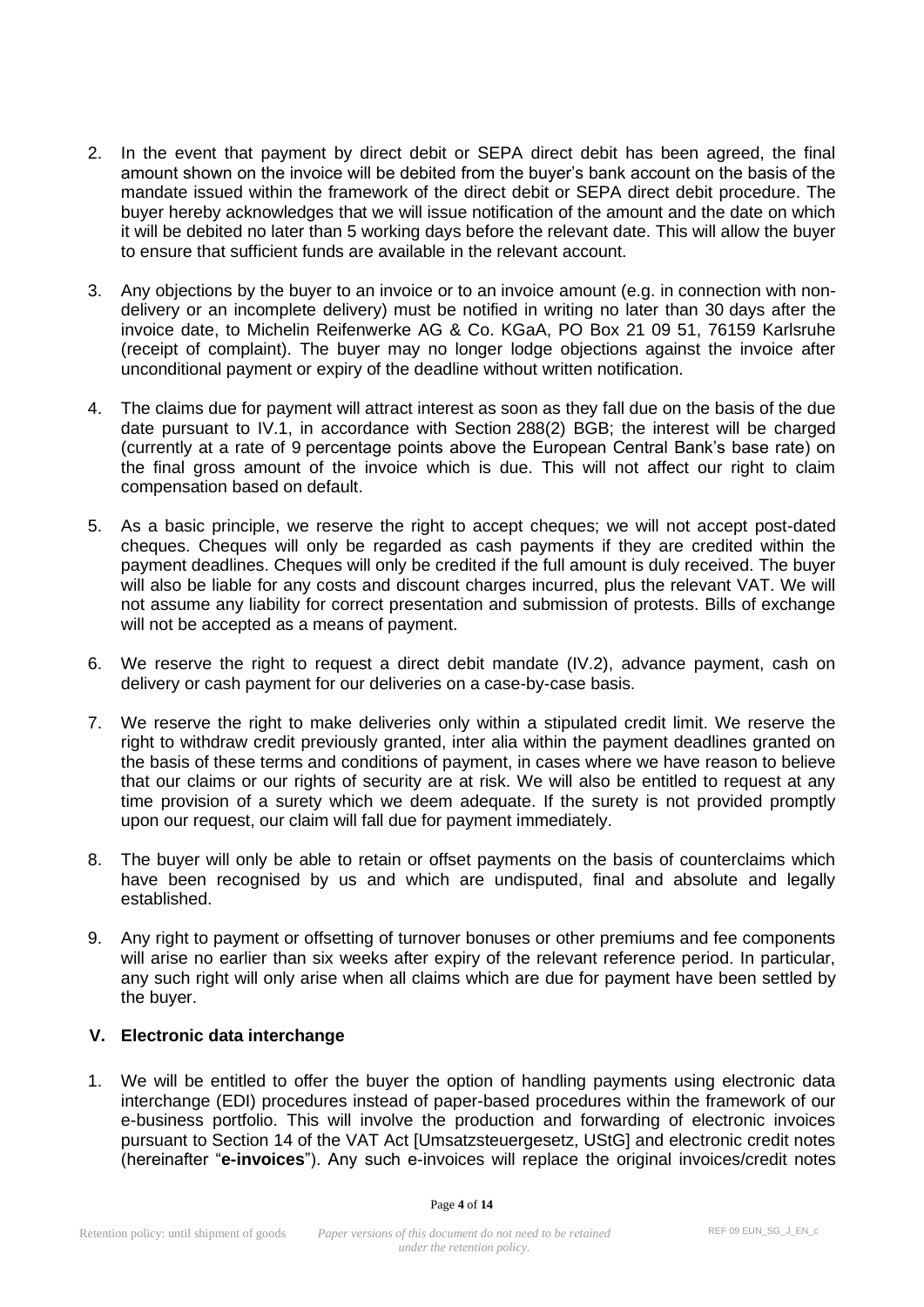previously issued as hard copies and will meet the statutory requirements which apply to einvoices, in particular the EU- Invoice Directive 2021/45/EU and the VAT Act.

2. Provided that the original invoices and/or credit notes have been created and forwarded as hard copies, the buyer will be notified in writing about the relevant particulars before the changeover takes place (e.g. administrative details, implementation timeframes, third parties involved, storage location).

The buyer hereby consents to the forwarding of e-invoices by MRW or third parties acting on MRW's instructions and the associated terms and conditions, and will take the necessary technical measures to ensure that the e-invoices can be accessed as agreed.

#### **VI. Retention of title and rights of security**

- 1. We will retain the title to all goods delivered by us until all liabilities (including conditional and future liabilities) of the buyer arising from the business relationship have been settled. The same applies if we are liable vis-à-vis third parties on the basis of the bill of exchange in connection with the business relationship.
- 2. In the event that our retention of title is enforced, and irrespective of the buyer's payment obligation, we will be entitled to credit the goods which have been taken back
	- a) at market price (= resale proceeds which can be achieved), or
	- b) in accordance with II.6. after deducting any value reduction.

In all such cases we will be entitled to deduct from the credit note the costs we have incurred in connection with taking the goods back, at a rate of 10 % of the amount credited. The buyer will remain at liberty to prove that the value was reduced by a lesser amount and that fewer costs were incurred in connection with taking the goods back.

- 3. In the event that the reserved goods subject to retention of title are joined, mixed or combined with products not delivered by us, and for the purpose of reducing the burden of proof, our coownership share of the products in the buyer's possession pursuant to Sections 947 and 948 BGB will be calculated by placing any of our products received within the six months before enforcement of our rights to retention of title in proportion to the Michelin products delivered within the same period by a third party. This will not affect the buyer's right to provide evidence of a different co-ownership share.
- 4. The buyer must insure the reserved goods subject to retention of title adequately, in particular against fire and theft. Insurance claims based on a loss involving the reserved goods subject to retention of title are hereby ceded to us at the purchase price. The buyer must inform the insurance company of the cession of claims.
- 5. The intended purpose of the goods which we supply and which are subject to a right of retention is installation (and subsequent sale) in the vehicles and devices which are manufactured by the buyer. For the purpose of securing all of our claims, including conditional and future claims, any claims to which the buyer is entitled on this basis are hereby ceded, in a sum equivalent (plus VAT) to the amount invoiced to the buyer's customers for our reserved goods subject to a right of retention. In the event that the individual price of our reserved goods subject to retention of title is not listed separately on this invoice, the cession will take place at the amount calculated by us as the price charged to the customer by the buyer at the time of delivery.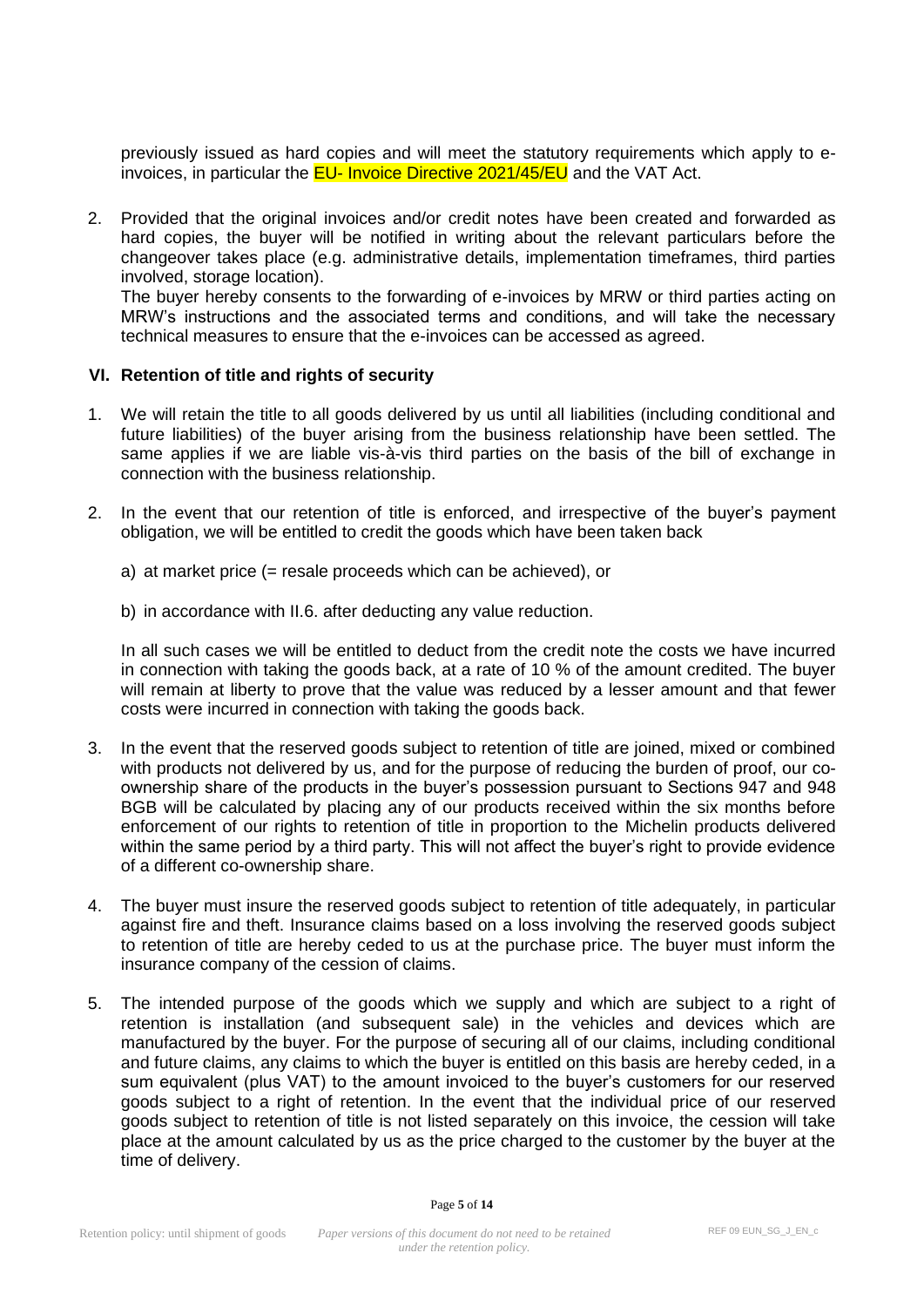The buyer will refrain from any actions which may jeopardise the agreed cession in advance. This will include in particular agreements regarding the non-cedability of the claims to which the buyer is entitled on the basis of the sale and the inclusion of the claims in a current account relationship with customers. If a current account relationship of this kind is nevertheless established, the current account claim will be deemed to have been ceded to us in an amount corresponding on a pro-rata basis to the claims included in the current account relationship on the basis of sale of the products supplied by us. In the event that the individual price of our goods subject to retention of title is not listed separately on the invoice, the cession will again take place at the amount calculated by us as the price charged to the customer by the buyer at the time of delivery. The same will apply to the balance which appears in place of the current account claim after balancing.

- 6. The buyer will only be entitled and authorised to resell or otherwise reuse the goods subject to retention of title under the proviso that the aforesaid claims are transferred to us and that the name of our brand is displayed on the buyer's invoice copies, delivery notes or other documents.
- 7. The buyer will be entitled to collect the claims arising on the basis of resale in spite of the cession. This will not affect our right of collection. We can revoke the authorisation to collect claims if the requirements referred to in VI. 8. and 9. are met. In the event of a substantial deterioration in the buyer's financial situation as described in II.7, the buyer's entitlement to resell the goods subject to retention of title and to collect any claims ceded to us will expire. In such cases the buyer must allow our agent to take any measures on the buyer's premises that we deem appropriate and necessary to preserve and enforce the rights we hold in connection with the retention of title.
- 8. In the event of a payment default or if we have other reasons to believe that our rights of retention are at risk, we can enforce the rights of security referred to in this section. In such cases the buyer will be obliged to provide the necessary information and to hand over the necessary documentation, in particular delivery notes, invoices, inventory lists etc.
- 9. The buyer must notify us immediately of any attachment or other impairment of our rights of retention or rights of security by third parties, and confirm these rights both to third parties and to us in writing. The buyer is prohibited from any attachment of these rights and from any assignment or transfer of the security.
- 10. Upon request the buyer's customers must be notified by the buyer of the cession referred to above.
- 11. In the event that the buyer wishes to sell or cede to a third party, on the basis of factoring, amounts outstanding which relate in whole or in part to the sale of our goods, the buyer will be obliged to notify us thereof in advance and to obtain our consent.

Any claims to which the buyer is entitled vis-à-vis the factor on the basis of the factoring transaction must therefore be transferred to us immediately in the amount of the relevant balance.

If we have reason to believe that our claims or rights of security may be impaired or at risk, we may at any time notify the factor of the rights of security arising to us under this section and request their settlement.

If doubts exist regarding our entitlement to compensation in cases of this kind, the buyer undertakes to instruct the factor to pay in or to deposit the sums to be paid out in the amount of our balance in the custodian account stipulated by us until the relevant circumstances have been clarified.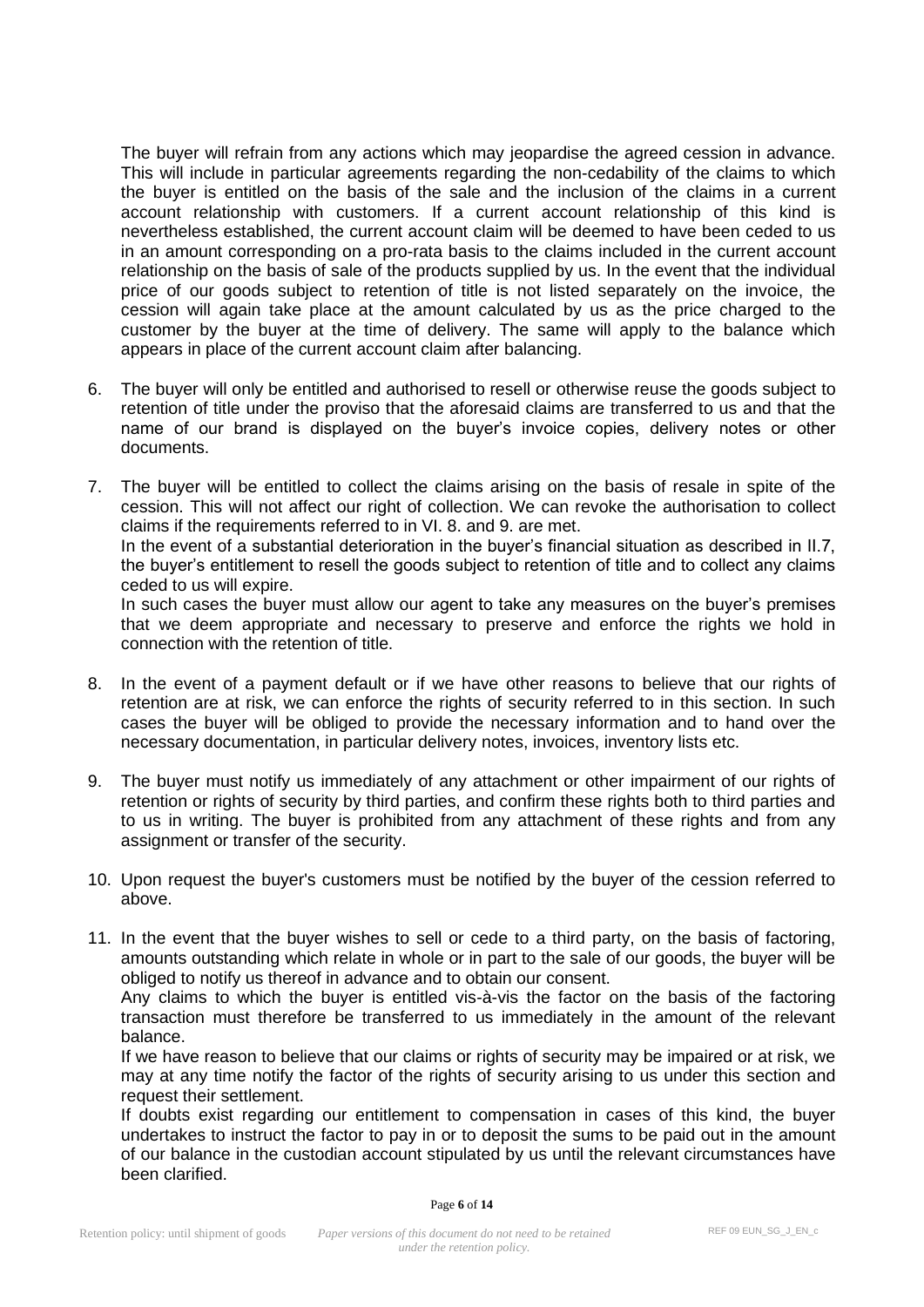The above conditions apply both to genuine factoring (where the factor bears the credit risk) and non-genuine factoring (where the credit risk remains with the seller of the claims).

12. If the total value of our rights of security exceeds our total claims on a sustained basis by more than 20 %, we will be obliged, upon request by the buyer and at our discretion, to release certain rights of security.

## **VII. Copyright and other rights**

1. Any products, models, templates, calculations, logos (word and figurative marks), texts, images, graphics, animations, videos, music, sounds and other materials handed over by us within the framework of cooperation will be subject to copyright and other intellectual property laws and will in each case be protected, in whole and in part, by industrial property rights and copyright/trademark law. All the rights to the above are reserved by us and our affiliated companies.

The Michelin Group guidelines on correct use of trademarks apply, which are known to the buyer, which can be inspected at www.michelin.de or which will be made available upon request.

2. All of the aforesaid materials and other documents which are provided for the purpose of executing the contract will remain in our ownership and may only be used for the contractually agreed purposes.

Measures must be taken to protect them against unauthorised access. They must be returned to us after termination of the contract (free of charge).

3. In the event that development services are rendered within the framework of cooperation between us and the buyer, whether or not said services are planned, for the purpose of the agreement between the contractual partners, the term "development" will not be understood to mean a separate development service in relation to the product "tyres", but will cover the tasks to be carried out with a view to optimising the performance of the products already developed by us when used in combination with the vehicle which forms the subject of the contract. We will therefore hold exclusive rights to any tyre-related work results produced during this process.

Any amounts which are reimbursed in return for development services will satisfy (on a flatrate basis) part of the increased expenses incurred by us in connection with specific adaptations to the products which we have already developed, inter alia in respect of getting them ready for delivery.

#### **VIII.Warranty**

Michelin tyres are manufactured with the utmost of care from the highest-quality raw and processed materials in accordance with the latest technological findings. We assume warranty for our deliveries as follows:

- 1. In the event that we are liable for defects, we will render subsequent performance, either through free elimination of the defects or redelivery, at our discretion.
- 2. In cases where we decide that defects can be duly eliminated through repairs, we reserve the right to make the relevant repairs instead of delivering a replacement. In the event of a failure to render subsequent performance or deliver a replacement, the buyer can request a reduction in the purchase price or withdraw from the contract; this will not affect the right to demand compensation in place of performance.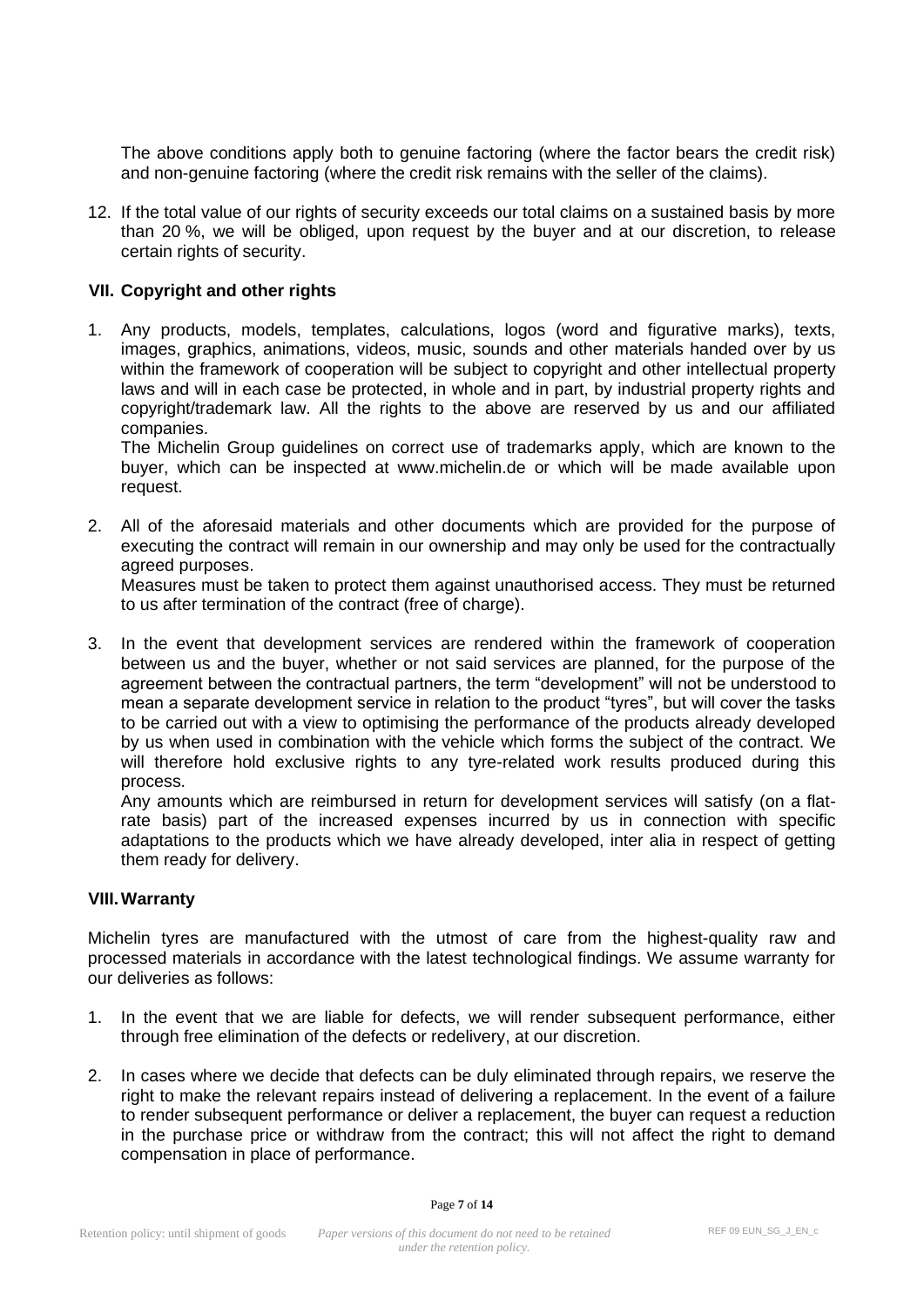- 3. As a basic principle, any warranty claim by the buyer which relates to a tyre affected by a significant defect will only be fulfilled through replacement delivery of a tyre in exchange. If the defective tyre has already been used, we reserve the right to offset an appropriate sum for benefit of use, taking into account the available remaining tread depth. Any products for which a replacement delivery has been granted will be transferred into our ownership. None of the size-related or technical information we provide (e.g. dimensions) and none of our promotional statements should be deemed equivalent to a guarantee of warranted properties.
- 4. Warranty claims will be excluded and defects will not be deemed attributable to us if e.g.:
	- a) the tyre has been repaired, retreaded or otherwise worked on by parties other than us,
	- b) the damage is attributable to improper handling, tread modifications carried out improperly either in-house or by third parties, notches etc. or an accident,
	- c) the tyre has not been inflated to the required air pressure or the air pressure prescribed by us in the latest version of our technical documentation,
	- d) the tyre has been subject to extreme weather or road conditions or to excessive and irregular loads, e.g. the permitted load for each individual tyre size and the associated driving speed have been exceeded,
	- e) the tyre has been damaged as a result of an incorrect wheel position or the tyre's performance has been impaired through other wheel arch faults (e.g. dynamic imbalance),
	- f) the damage to the tyre is attributable to rims which are not true to gauge, which are defective or which are rusty, or the tyre has been placed on a rim other than that stipulated according to the relevant technical data,
	- g) the tyre has been damaged as a result of external impacts or mechanical damage, or has been exposed to excessive heat,
	- h) the factory number or the manufacturer's mark is no longer visible,
	- i) the reduction in value or suitability of the Michelin product is insignificant.
- 5. Warranty claims will expire two years after delivery of the goods to the buyer.
- 6. We only assume warranty within the meaning referred to above in respect of tyre retreadings, tyre repairs and other subsequent tyre-related operations in so far as the liability relates to services which we have rendered directly. We cannot assume any further warranty since the activities in question involve used materials.
- 7. The buyer must comply with our recommendations in respect of storage, tyre choice, fitting, inflation, air pressure, use/restrictions on use, checks, repairs or similar and in respect of maintenance of the tyres. The buyer will notify his customers of our recommendations. If these customers are not end consumers, the buyer will pass on these information obligations to them.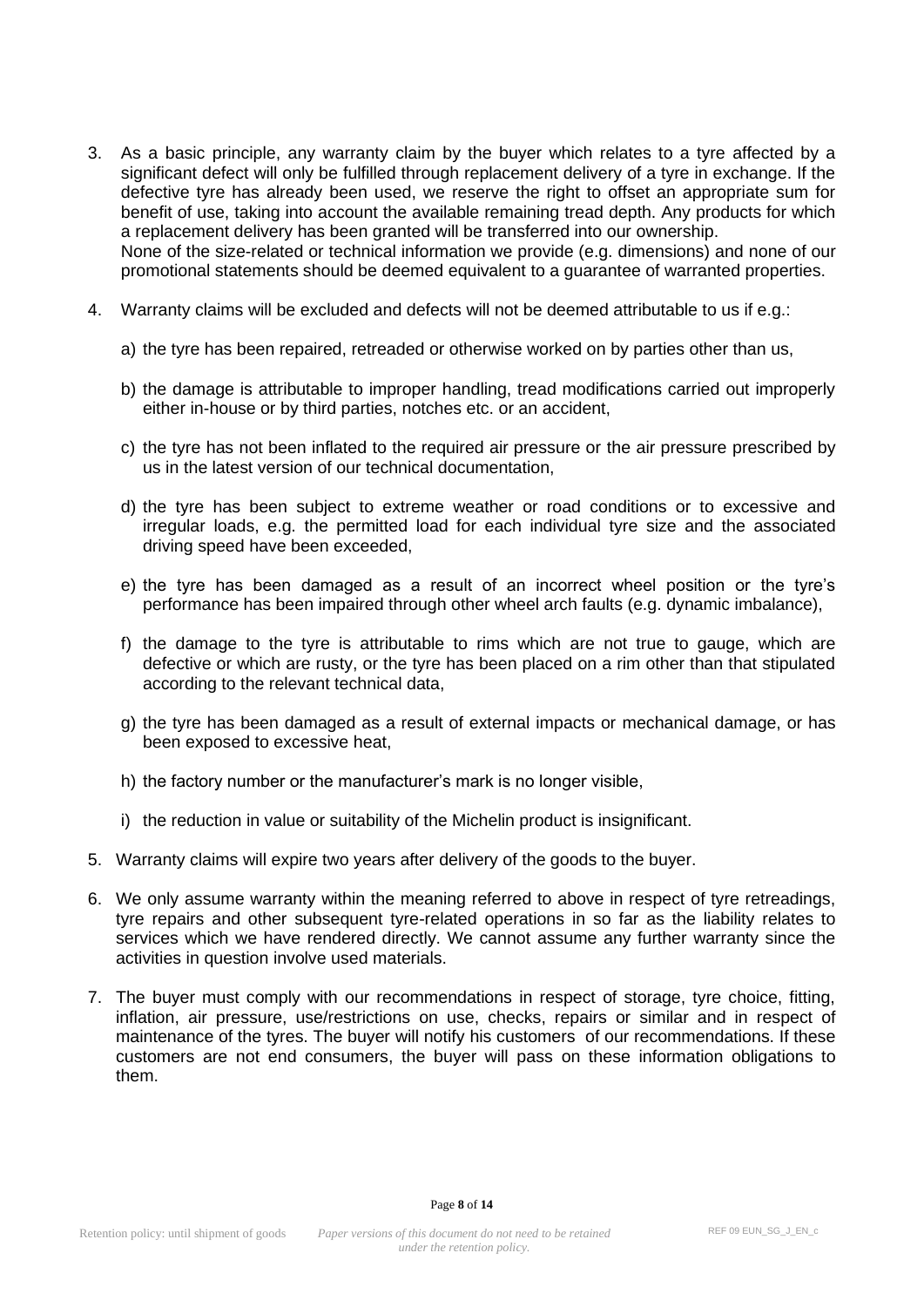- 8. The buyer hereby undertakes to ensure that all MICHELIN Remix and LAURENT® retread tyres offered for sale are labelled as such; in particular, they must not be offered for sale as new tyres. The buyer also undertakes to provide customers with an explanation of the exact characteristics and technical details of the goods.
- 9. The buyer's employees must be provided with training on how to handle our products. The buyer must ensure that repairs (e.g. repairs of damaged tyres or welding procedures involving the wheel) are only carried out after removal of the wheel/tyre assembly.
- 10. Detailed information in this respect can be found in our technical documentation or on the Internet at www.michelin.de or www.michelin.at and www.business.michelin.de.
- 11. Buyers are entitled to assert warranty claims ("complaints") with regard to our products. The claim shall be made by telephone, via MyPortal and to the field service as follows:
	- a) All mandatory information about the claim must be complete and correct. This includes the assurance that the product in question was only driven with the vehicle specified in the claim.
	- b) The buyer shall name a dealer as the contact for processing the claim.
	- c) After checking the details, we shall decide whether to inspect the products. For this purpose, the products will be collected by us or by a forwarding agent commissioned by us after consultation with the dealer named for processing. Collection shall be at the risk and expense of the sender.
	- d) For the purpose of a correct inspection, we are authorised to cut or slice the claimed tyre. An inspected tyre becomes our property in the event of a credit note or other replacement.
	- e) If a claimed tyre is not inspected despite compensation as a gesture of goodwill and without recognition of a legal obligation - it shall remain the property of the product owner. As the owner of the tyre, he shall also be responsible for the proper disposal of the tyre.

Before asserting warranty claims, the buyer shall ensure and warrant that the owner of the product

- a. has agreed to the above information in accordance with Clause 12a),
- b. has agreed to the transfer of ownership to us in the event of a credit note or other replacement,
- c. has consented to the transfer of his personal data to us and to the processing thereof for the purpose of handling the claim, and
- d. has fully agreed to the present terms and conditions for the assertion of warranty claims pursuant to clause 12.

## **IX. Liability**

1. Regardless of the basis for liability (e.g. non-performance, impossibility of performance, default, active breach of contract and infringement of obligations during contractual negotiations, tort, settlement among debtors etc.), any claims for compensation by the buyer will be excluded unless specifically regulated below in this section.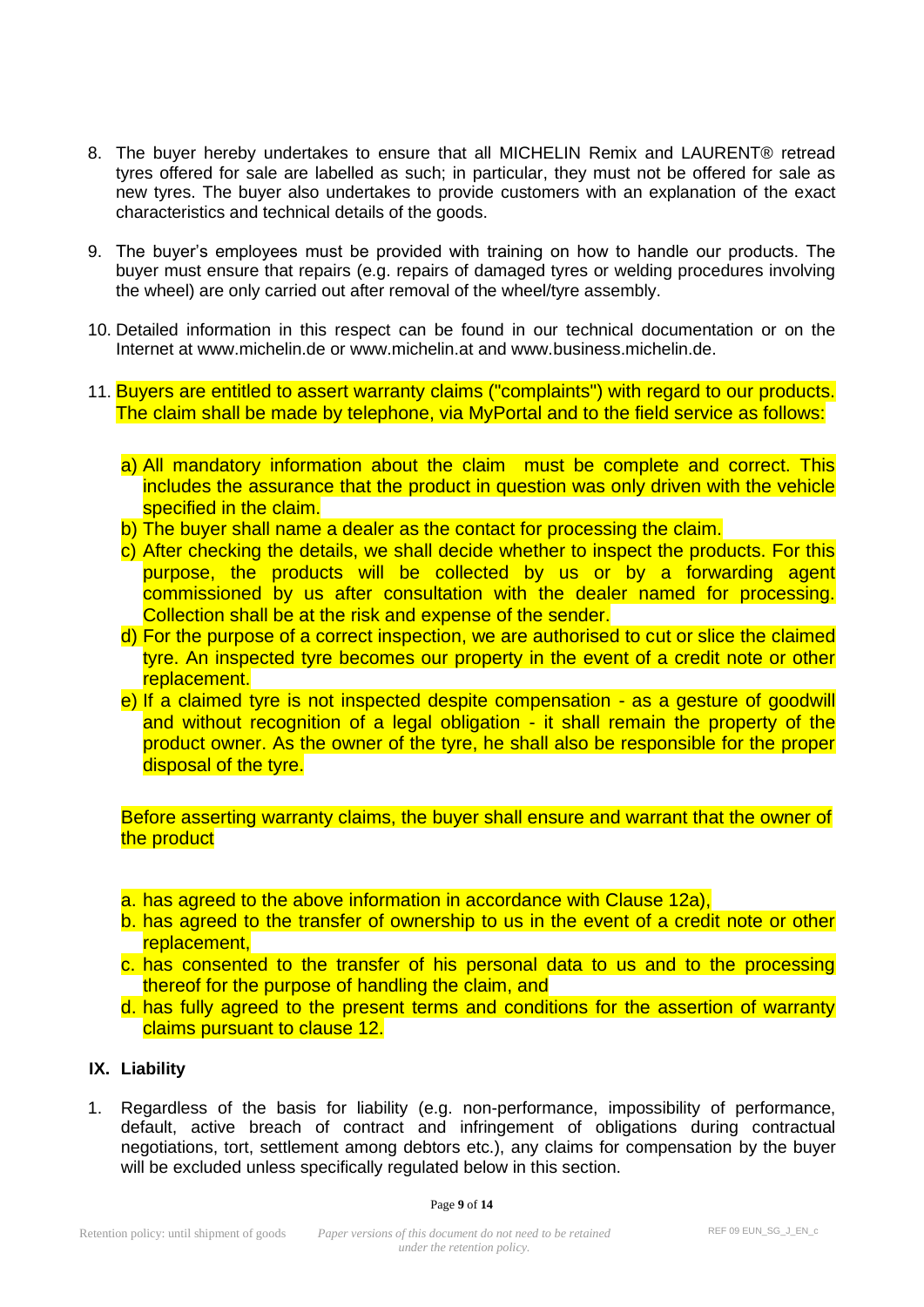- 2. The above exclusion of liability will not apply:
	- a) in the event of liability under the Product Liability Act or in the event of damages associated with loss of life, personal injury or injury to health resulting from deliberate or negligent dereliction of duty by us or by one of our legal representatives or vicarious agents,
	- b) in the event of other damages resulting from deliberate or grossly negligent dereliction of duty by us or by one of our legal representatives or vicarious agents, with the proviso that any such liability (except in cases where the damages are caused deliberately) will be limited to the damages foreseeable and typical for such cases,
	- c) in the event of other damages attributable to slightly or ordinarily negligent dereliction of duty or a breach of a material contractual obligation by us or by one of our legal representatives or vicarious agents, with the proviso that any such liability will be limited to the damages foreseeable and typical for such cases; material contractual obligations are obligations whose fulfilment is necessary for proper execution of the contract and can typically be expected by the contractual partner.
- 3. These provisions on liability will also apply to the personal liability of our legal representatives and employees and other vicarious agents.

## **X. Data protection**

- 1. Michelin Reifenwerke AG & Co. KGaA collects and processes personal data in accordance with the principles and on the basis of the EU GDPR and the Federal Data Protection Act [Bundesdatenschutzgesetz, BDSG]. Personal data to which MRW gains access in connection with the business relationship will therefore be used exclusively for the specified purposes and to execute the contractual relationship entered into by MRW.
- 2. Data subjects have a right of information, a right of correction, a right of objection, a right to restrict processing and a right to erasure or transfer of their data. Data subjects wishing to exercise these rights and request information about the data stored about them can contact the following data controller: Michelin Reifenwerke AG & Co. KGaA, FAO: the Data Protection Officer, Michelinstrasse 4, 76185 Karlsruhe, [datenschutz@michelin.com.](mailto:datenschutz@michelin.com) The right of appeal can be exercised by contacting the Baden-Württemberg Data Protection Officer.
- 3. For the purpose of executing the contract, MRW will forward personal data to its service providers and/or to the companies affiliated with it within the meaning of stock corporation law (group companies). Transfers to third countries take place solely on the basis of an adequacy decision by the EU Commission; the use of standard clauses in the relevant supplier contracts; subject to appropriate safeguards (Article 46 EU GDPR) or binding corporate rules (Article 47 EU GDPR); the exceptional circumstances referred to in Article 49(1)(2) EU GDPR (if the requirements of Articles 46 and 47 EU GDPR are not met); an individual approval from a supervisory authority. The buyer can contact the company's data protection officer for further information on these transfers.
- 4. Any personal data relating to MRW or a Michelin company based in Germany or third parties to which the buyer gains access in connection with the order may only be processed and used for the purpose of executing the contractual relationship and on the basis of Article 6(1) EU GDPR (or Article 9 EU GDPR). The data may not be forwarded to third parties.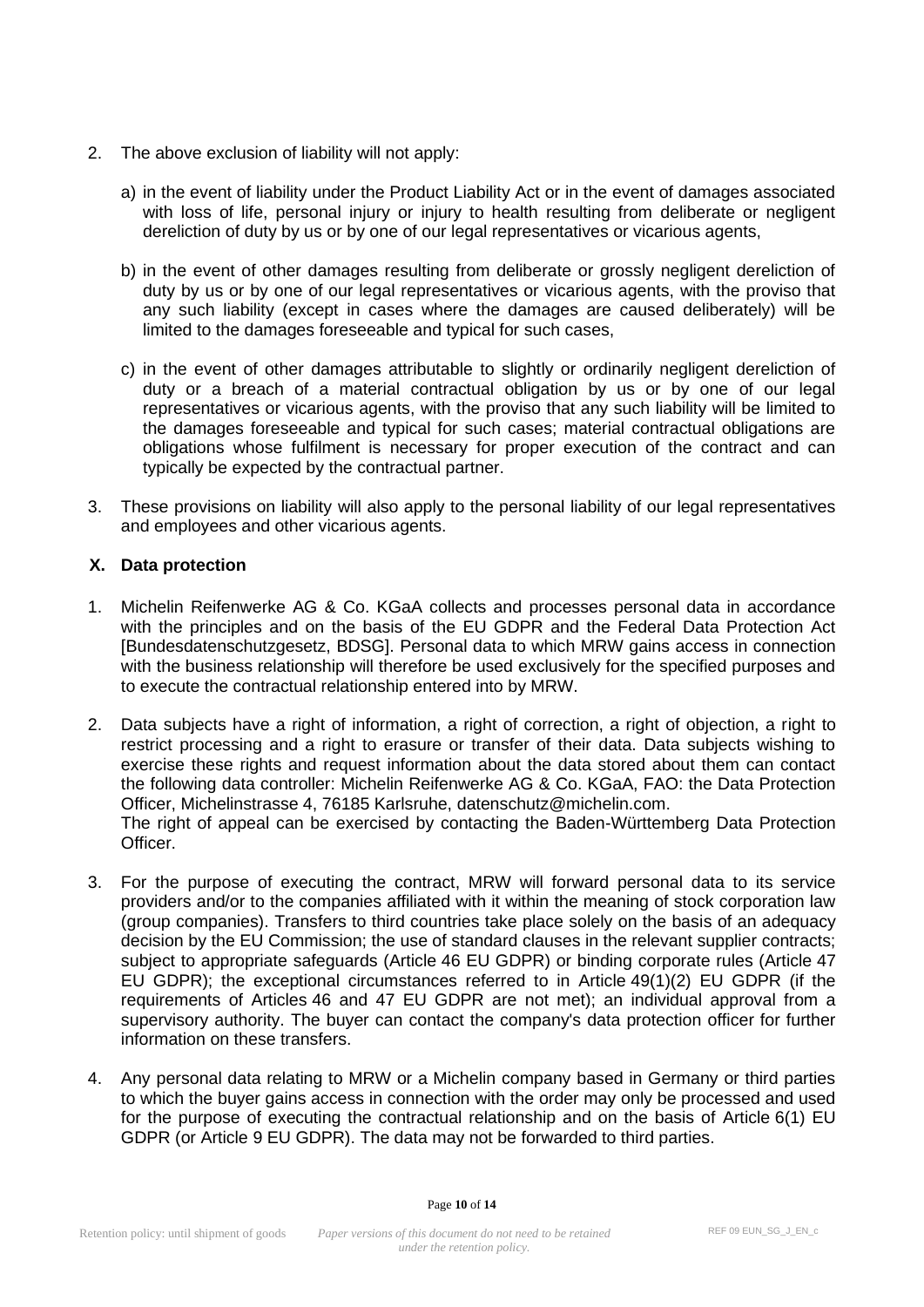The buyer hereby undertakes to take all the technical and organisational measures necessary for data protection and data security. The buyer's employees must undertake to keep the data confidential.

The data protection policy of the data controller (MRW) otherwise applies: [https://www.michelin.de/informationen/datenschutz.](https://www.michelin.de/informationen/datenschutz)

#### **XI. Trade Sanctions**

1. Customer shall comply with all applicable laws and regulations with regard to the supply, sale, transfer, export, re-transfer, or re-export of the Products, including but not limited to those relating to trade sanctions and export controls, for the avoidance of doubt, all applicable laws and regulations include those originating out of the United Nations, the European Union, the OSCE, or the United States of America (altogether defined hereafter as "Trade Restrictions").

#### 2. Michelin Group Position

Customer shall respect the Michelin Group Position, which may contain more restrictive provisions than the Trade Restrictions as defined below.

These Group Positions are based on commercial considerations and other compliance concerns, including but not limited to money laundering and corruption concerns and concerns related to the financing of terrorism. These Group Positions apply to the Products sold as spare parts or incorporated in a higher-level assembly (such as fitted unit, a ground vehicle, a plane, etc…). The list of countries to which the Michelin Group refuses and prohibits any direct or indirect sales (including transit across these countries) is as follows: Cuba, Iran, North Korea, Syria. Michelin reserves the right to regularly update this list of countries.

- 3. Customer shall only supply, sell, transfer, export, re-transfer, re-export, otherwise make available or use Products as permitted by applicable law and shall not supply, sell, transfer, export, re-transfer, re-export, or otherwise make available, either directly or indirectly, any Products:
	- a. to any individual, entity or body resident, located, registered, incorporated, domiciled or head-quartered in any jurisdiction targeted by applicable Trade Restrictions;
	- b. to any "Restricted Person": Restricted Person shall mean any individual, entity or body either:
		- i. specifically designated or listed under Trade Restrictions;
		- ii. owned or controlled by any person specifically designated or listed under Trade Restrictions; or,
		- iii. acting for or on behalf of any person specifically designated or listed under Trade Restrictions and
	- c. for any use, purpose or activity which is prohibited or otherwise restricted under Trade Restrictions.
- 4. Where Michelin has reasonable cause to suspect that any Product may be or has been supplied, sold, transferred, exported, re-transferred, re-exported, otherwise made available to any jurisdiction targeted by applicable Trade Restrictions, or to a Restricted Person, or for any use, purpose or activity which is prohibited or otherwise restricted under Trade Restrictions. we reserve the right to:

a. immediately suspend its performance;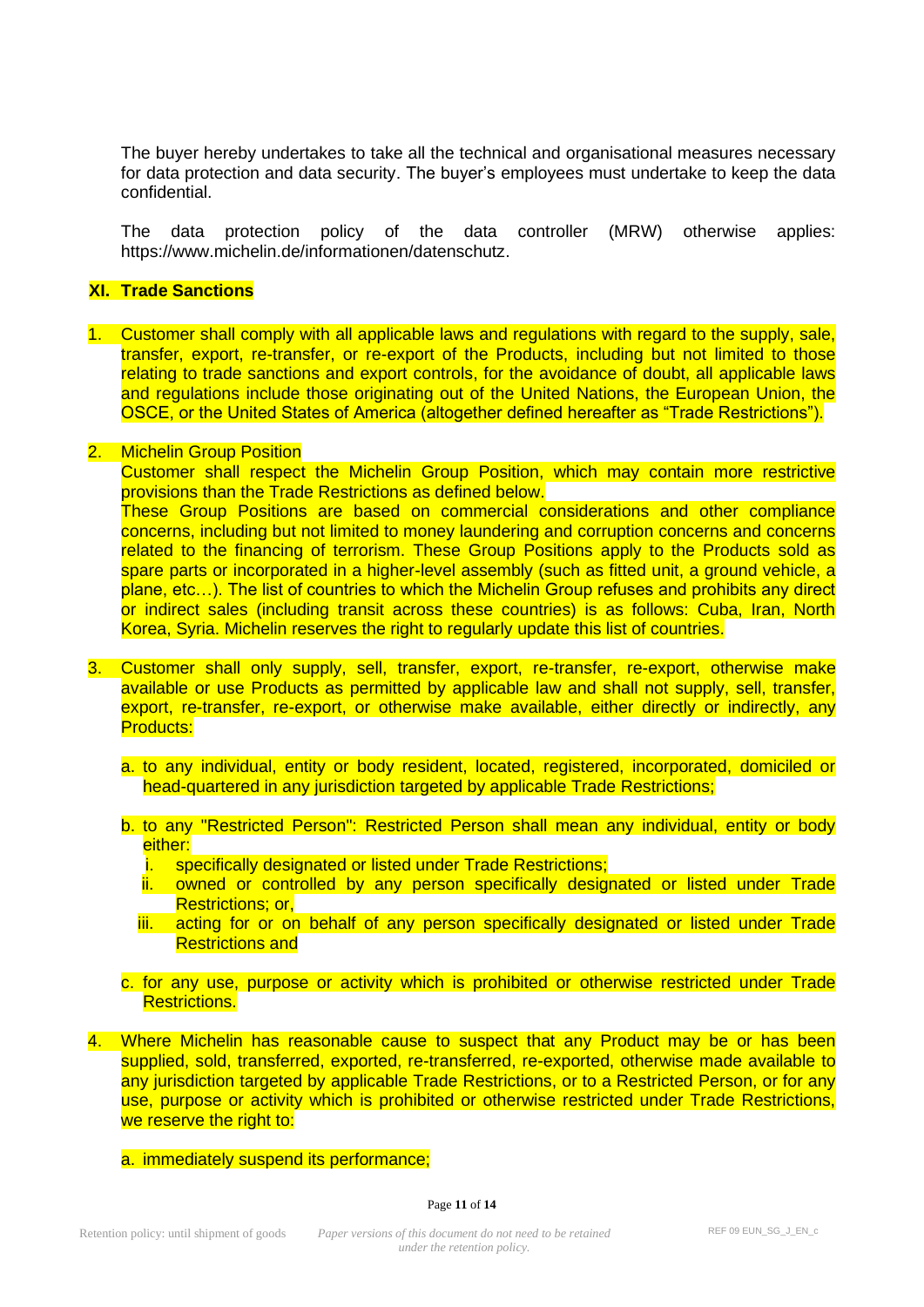- b. request further information or documentary evidence from the Customer, including but not limited to:
	- i. any licences, authorisations, permits, or approvals obtained by the Customer with respect to the supply, sale, transfer or export of the Products;
	- ii. any End User Certificates or Undertakings supplied to the Customer;
	- iii. any shipping or commercial documentation, including: invoices; or, bills of lading,
	- iv. in order to verify the end use(s) or end user(s) of the Products;
- c. take any other appropriate measure regarding its commercial relationship with the Customer.
- 5. Customer certifies that neither Customer, nor any of the Customer's Group Companies, nor any of their respective directors or officers is a Restricted Person. Customer shall immediately notify MRW if Customer, or any of the Customer's Group Companies, or any of their respective directors or officers becomes a Restricted Person. Furthermore, Customer shall immediately inform MRW if Customer is or become aware or has reasonable cause to suspect that either the Customer, or any of the Customer's Group Companies, or any of their respective directors or officers may become a Restricted Person.
- 6. In the event that any Product supplied by MRW is re-supplied, re-sold, re-transferred, reexported, re-distributed or otherwise made available to any third party, Customer shall take all actions reasonably necessary to ensure that such third parties: (a) Comply with any applicable Trade Restrictions and Michelin Group Positions; and, (b) Do not cause Michelin to directly or indirectly violate any applicable Trade Restrictions or Michelin Group Positions.
- 7. Customer shall indemnify and hold harmless MRW from and against any losses, costs, claims, causes of action, damages, liabilities and expense, including attorneys' fees, any expense of litigation or settlement, and court costs, arising from any noncompliance with Trade Restrictions or Michelin Group Positions by Customer. Customer shall be responsible for any act or omission of Customer, its officers, employees, affiliates, agents, suppliers, or subcontractors at any tier, in the performance of any of its obligations under this clause.

#### **XII. Ethics and compliance**

- 1. The buyer hereby undertakes to take the necessary measures to fight any form of bribery and corruption within the framework of the business relationship and to comply with the relevant statutory provisions.
- 2. The buyer hereby confirms an undertaking to refrain from the following:
	- a) holding out the prospect of offering, promising or giving gifts, donations or other inappropriate financial or other advantages, either directly or indirectly, to any of our employees tasked with preparing, concluding or executing the contract or the supply relationship, or to any persons related to them,
	- b) committing or aiding and abetting the criminal offences covered by Section 298 of the Criminal Code [Strafgesetzbuch, StGB] (agreements restricting competition in procurement procedures), Section 299 StGB (passive and active corruption in business transactions), Section 333 StGB (undue gifts), Section 334 StGB (corruption), Section 17 of the Act against Unfair Competition [Gesetz gegen den unlauteren Wettbewerb, UWG] (disclosure of business and operating secrets) or Section 18 UWG (misappropriation of templates) – *this applies in Germany.*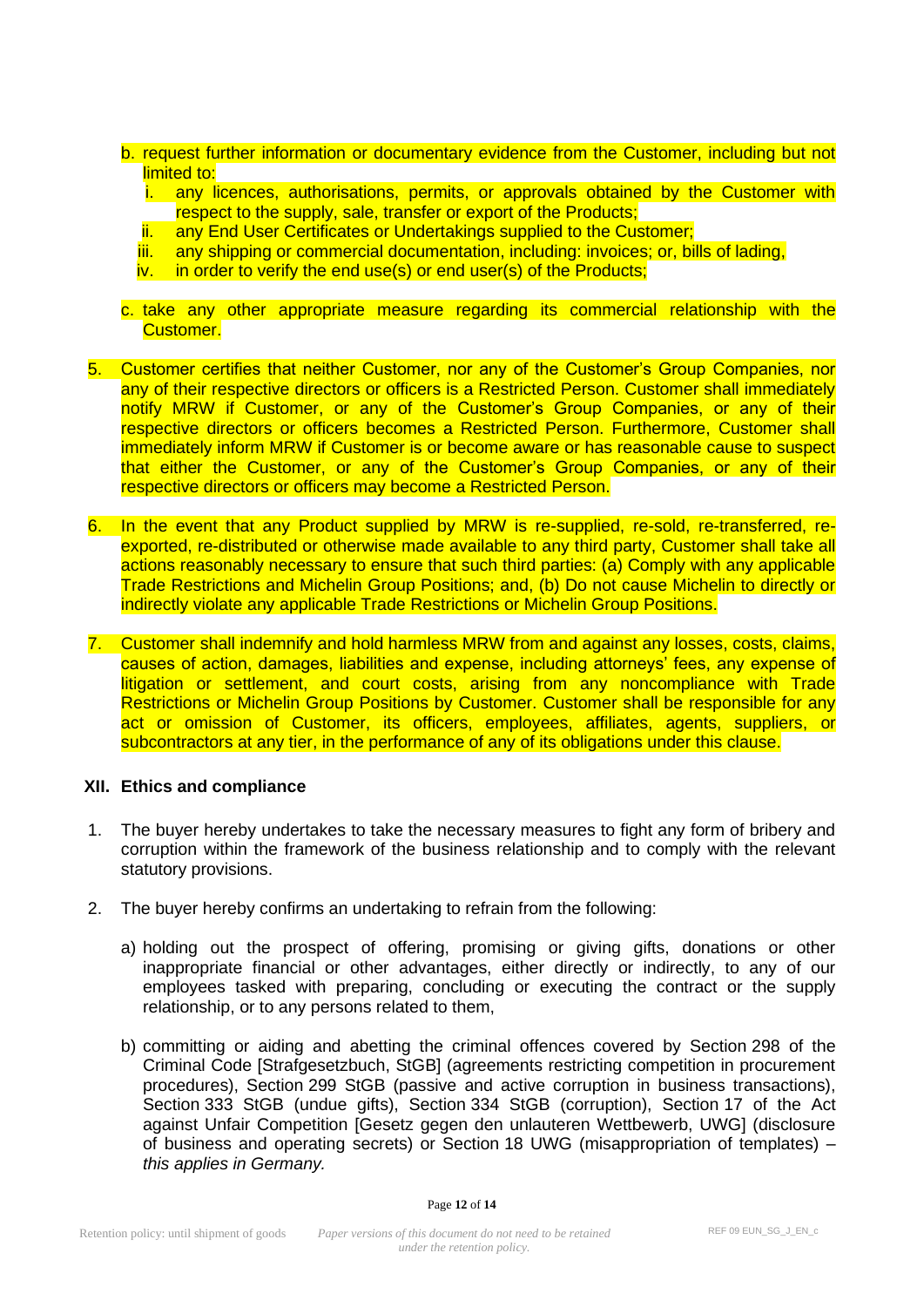committing or being involved in the criminal offences covered by Section 168b of the Criminal Code [Strafgesetzbuch, StGB] (agreements restricting competition in procurement procedures), Section 304 StGB (passive corruption), Section 307 StGB (active corruption), Section 307a StGB (undue gifts), Section 307b StGB (undue gifts aimed at influencing others), Section 309 StGB (acceptance of gifts and bribery of employees or authorised representatives), Section 10 of the Act against Unfair Competition [Gesetz gegen den unlauteren Wettbewerb, UWG] (bribery of employees or authorised representatives), Section 11 UWG (misappropriation of business or operating secrets) or Section 12 UWG (abuse of confidential documentation). – *this applies in Austria*.

The above obligations also apply to all subsidiaries, salaried employees, directors, employees paid an hourly wage or office holders of the buyer and to all third parties involved in the contractual relationship.

- 3. In the event of a breach of the obligations referred to in paragraph 2, and notwithstanding any other rights of termination and withdrawal, we will be entitled to extraordinary termination of the contract and breaking off of all negotiations.
- 4. The buyer will be responsible for compensating us for any damages incurred by us as a result of a breach of the obligations referred to in paragraph 2 in cases where said breach is attributable to the buyer.

#### **XIII. Miscellaneous**

- 1. The place of performance and court of jurisdiction for all disputes will be **Frankfurt/Main.**
- 2. The law of the Federal Republic of Germany will apply exclusively. Application of the United Nations Convention on Contracts for the International Sale of Goods is hereby excluded.
- 3. The buyer hereby undertakes to treat as a trade secret all commercial, operating and technical information which is not in the public domain and to which access is granted in connection with the business relationship. In the event that we are subject to a duty of confidentiality, this will not apply to companies affiliated with us within the meaning of Section 15 of the Stock Corporation Act [Aktiengesetz, AktG].
- 4. The markings and numbers on our products must not be modified or made illegible, either in whole or in part, and products whose condition has deteriorated in any way since delivery or which have been modified in a manner which contravenes our technical standards may not be resold. The buyer hereby undertakes to sell the goods as classified by us (e.g. renovated, repaired, seconds). The buyer also undertakes to provide customers with an explanation of the exact characteristics and technical details of the goods. We reserve the right to make technical alterations.
- 5. As a basic principle, agreements made orally or by telephone must be confirmed in writing in order to take legal effect. Oral agreements will only be permitted on an exceptional basis. In the event that oral agreements are made, the parties must do everything in their power to forward subsequent written confirmation of the agreement. We will only be bound by written declarations if they have been issued by senior executives or sales directors clearly authorised to do so on the basis of our entry in the commercial register, or by an employee authorised by power of attorney to issue the declaration.

or